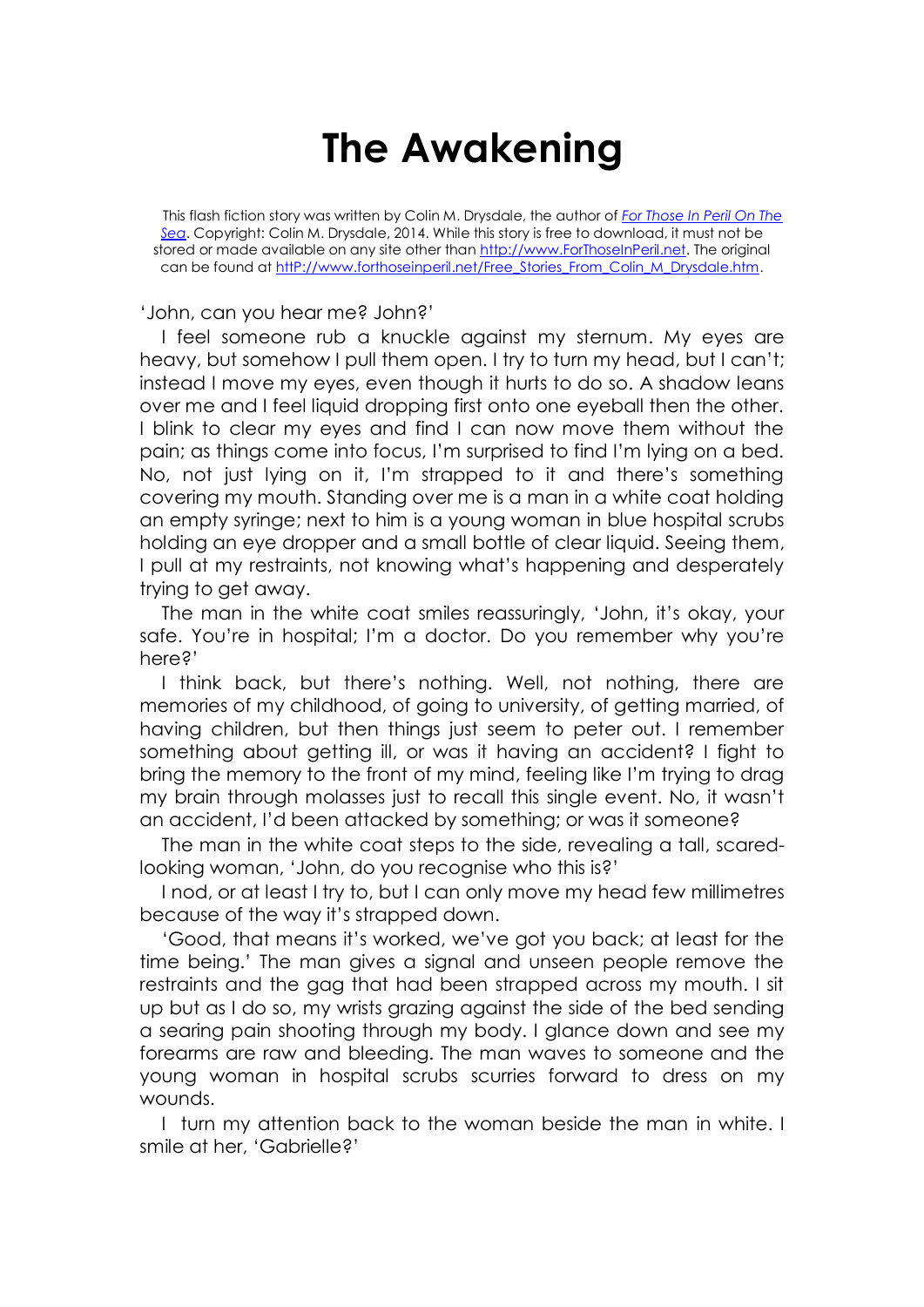She steps forward, a tear running down her cheek and I notice there's something different about her. Her once beautiful hair hangs limply and is flecked with grey; her face is drawn and gaunt, with worry lines etched across her forehead. I can't understand how she's changed so much in so little time. Only yesterday, her eyes sparkled with happiness but now there's only pain and despair in them. can't help but be struck at how much older she suddenly looks than her thirty-five years. I know that's how old she is because it was her birthday yesterday, wasn't it? We'd gone out for a meal, but something happened, didn't it? But what? My mind's starting to connect the random thoughts more freely, but still I'm confused. 'Gabrielle? What happened to you?'

'Life happened, just like it happened to you.'

'What d'you mean?'

'Look.' She holds out a mirror and I stare at the grizzled face which stares back. Not believing what I'm seeing, I touch the side of my face, feeling the rough stubble that's more white than it's usual auburn. I struggle to understand what's going on. 'How long have I been here?'

The doctor examines his chart but it's Gabrielle that answers. 'Ten years. Ten years today. That was when you got attacked; when you got infected.'

I scowl, trying to remember, but failing. 'And I've been in a coma all this time?

'No, John, not a coma. You've been … You're a …' She struggles to find the words.

The doctor steps forward, 'Maybe I can explain better. I'm Dr Walker, but you can call me Ben if you want.'

I shake the hand he's holding out, feeling the weakness in my arms as I do so. He doesn't seem to notice and carries on. 'You won't remember it, but there was an outbreak, a disease; no one really knows what it was or where it came from, just that it flared up briefly and then disappeared. This disease, it took over people's brains and made them attack anyone who was nearby. That's how the disease spread, through infected people biting others. At first people thought it was rabies, but there was no trace of the rabies virus and rabies doesn't spread quite as fast as this disease did. The government managed to get it under control, but most of the people who were infected had to be shot because they were too dangerous to get close enough to restrain, but you were lucky, your wife,' the doctor smiles at Gabrielle, 'managed to get you here before you started showing too many symptoms and we were able to restrain you.'

I'm still confused. 'But I don't remember anything.'

The doctor cleared his throat. 'That's because the disease shut down the conscious part of your brain, but left the basal areas unaffected. You could move and sense the world, but you weren't consciously aware any more; you weren't in control of what you were doing. It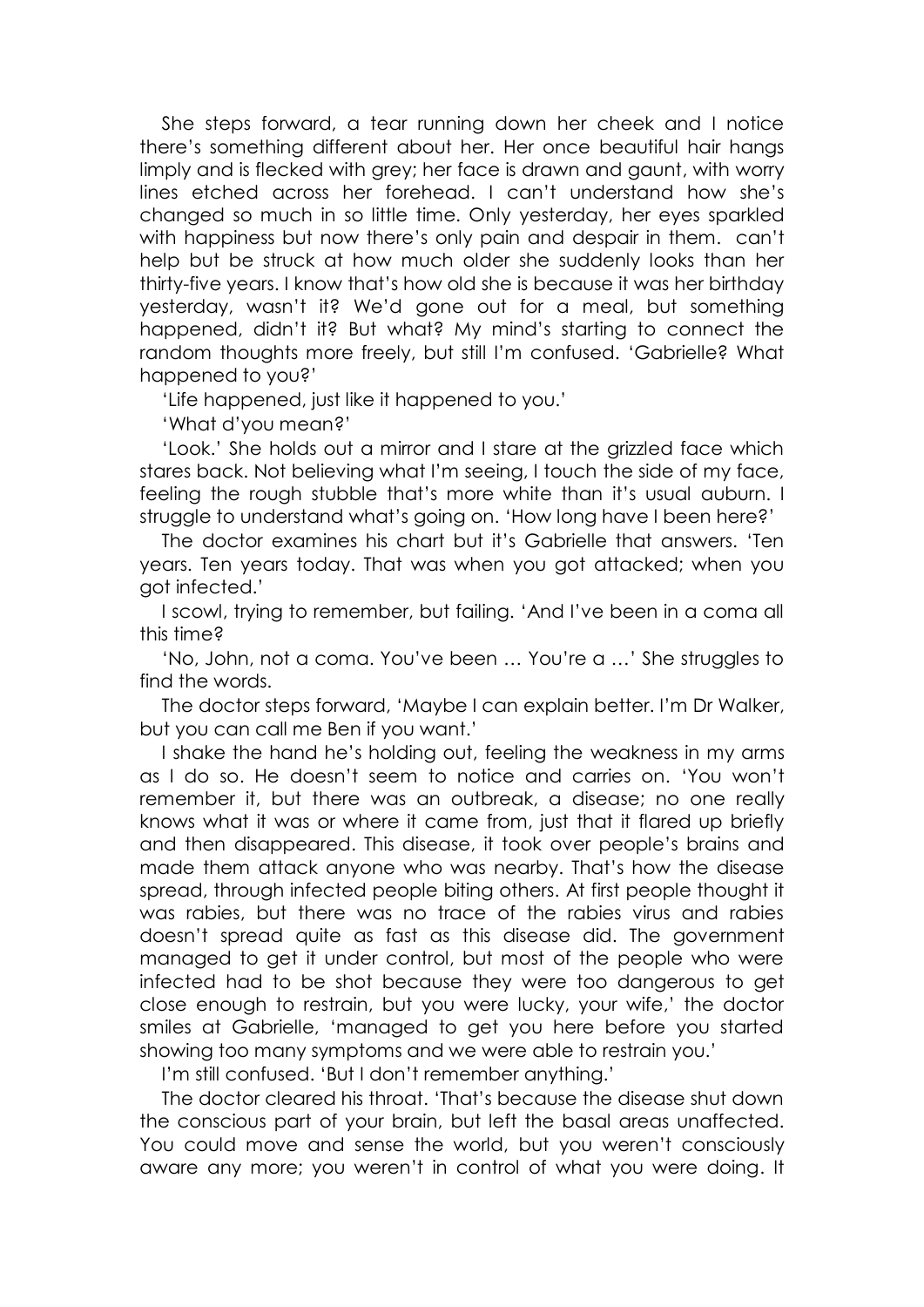made you incredibly dangerous, you'd attack anyone who came near, trying to bite and infect them.'

'Are you saying I was like … like a …' I try to think of what I'm meaning, and then the world comes to me. 'A zombie?'

Gabrielle looks away and the doctor shifts uncomfortably. 'Yes. In fact, that's exactly what we call people like you.'

'But I'm still alive, I'm not really a zombie.' Then something the doctor had just said wormed its way into my consciousness, 'People like me? There are other people who have this disease too?'

'Yes. There are thirty-eight of you in all, spread throughout the hospitals in the city. All kept in isolation, in rooms just like this, so you can't infect anyone else.'

I struggle to comprehend what's happened to me. 'But I'm cured now?'

Again the doctor shifts uncomfortably. 'No, not cured; just temporarily relieved from the worst effects of the disease, allowing you to regain control of you body and become conscious again.'

A wave of fear washes over me. 'For how long?'

The doctor glances at his watch. 'Thirty minutes; maybe forty at the most. I don't know how long the drugs will last this time. It's a new one you see, never been tried before.'

'This time?'

'Yes. We've brought you back before.'

I wrack my brain for memories. 'But I don't remember.'

'I'm not surprised. It takes time to lay down memories and we've never managed to bring you back long enough for that to happen.'

'Why do the drugs stop working?'

'We don't know, it seems to be that the disease fights back and block off the receptors which the drugs stimulate. That's why each drug only works once in each person.'

I try to take this all in, but I'm struggling. There is one question which springs to mind though. 'What will happen when the drug you used this time wears off? Will I go back to being a zombie again?'

The doctor stares down at his feet. 'Yes.'

I'm angry now. 'So why did you bring me back if it's not going to last?'

Gabrielle sits down beside me and hugs me. I remember her scent and the feel of her skin against mine. 'Because I asked him to, because I wanted to see you, the real you, one last time.' I feel her shake and realise she's crying. 'Because I wanted to say good-bye.'

I try to pull away, but she's holding me too tightly. 'I can't go on like this, seeing you strapped down, struggling against the restraints. I need to move on with my life.'

I finally break free. 'But Gabrielle, you can't leave me, not now, not when I'm like this!'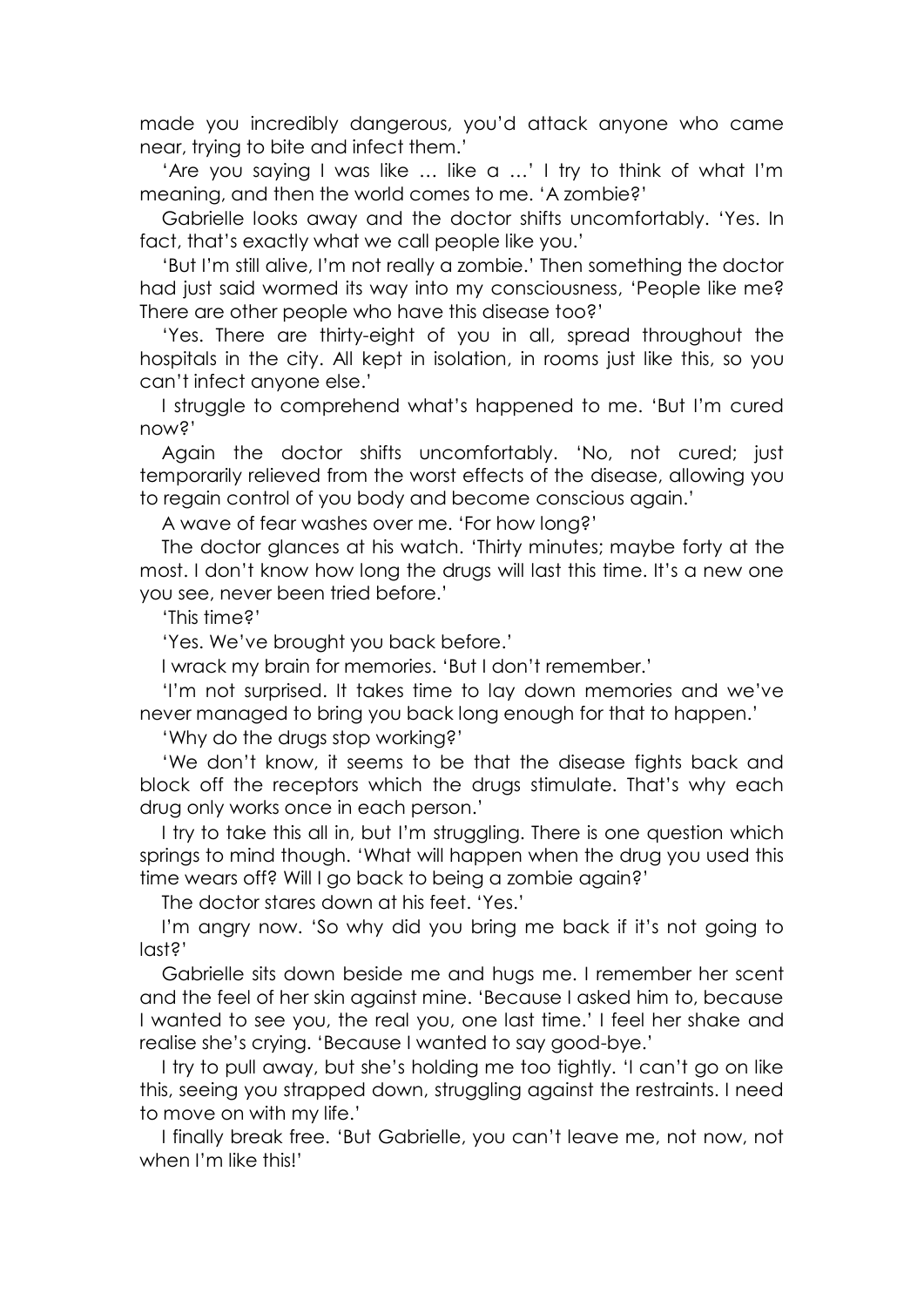This is the only woman I've ever loved and I thought she loved me too. I can't believe she's abandoning me, not when I need her most.

She holds my hand. 'I'm not leaving you, John, you left me the moment you got infected. It wasn't your fault, but I can't keep doing this. In ten years, I've only been able to spend thirty minutes with you here; quarter of an hour there: maybe half a day in all. I can't go on like this, with just brief snatches of the real you now and then; the rest of the time you're as good as dead.'

Before I can say anything I notice my hand is shaking. At first I think it's because I'm upset, but then I realise it seems to be doing it on its own.

The doctor sees me staring at it, and checks his watch. 'Only ten minutes. Damn, I thought we'd get more time with this one.'

Gabrielle kisses me on the cheek and stands up.

'Gabrielle? Where are you going?'

She bows her head and turns away from me. 'I'm leaving. I don't want to watch as I lose you all over again.'

'But Gabrielle …'

'No, John, not this time. This will be the last time. I've told them not to give you any more drugs. I won't bring you back again.'

Anger rises inside of me; not normal anger, but something more consuming. 'But why?'

At the door she stops and turns round to face me. 'Because it's unfair to you, John. I keep bringing you back so I can see you, spend time with you, hold you once more, whenever a new drug becomes available no matter how much it costs, but I realise now I'm being selfish; I've only been thinking about what I want, not what's best for you. You don't remember the times I've brought you back before; the anger you feel, the pain as the disease takes over again, the fear in your eyes as you know once more that you're disappearing again. I can't keep doing that to you just so I get to spend a few more minutes with you. I love you too much to put you through all that again just because I'd give anything to have you back the way you were, even if it's only for the briefest of moments.'

I feel my arm jolt and an urge rushes over me. Suddenly I want nothing more than to tear her throat out. I feel a hunger build inside me. I try to speak, but words don't come out; instead there's just a low guttural groan, sounding more animal than human. My eye sight starts to blur around the edges and the world starts to close in around me. I fight as hands from unseen orderlies grab me and roughly push me back onto the bed. I feel the restraints being attached again, but I don't feel pain as they chaff against my wounds, turning the fresh dressings red as blood oozes from them. I shake my head violently, trying to stop them putting the gag over my mouth, not because I want to speak, but because I know that once it's on I won't be able to bite